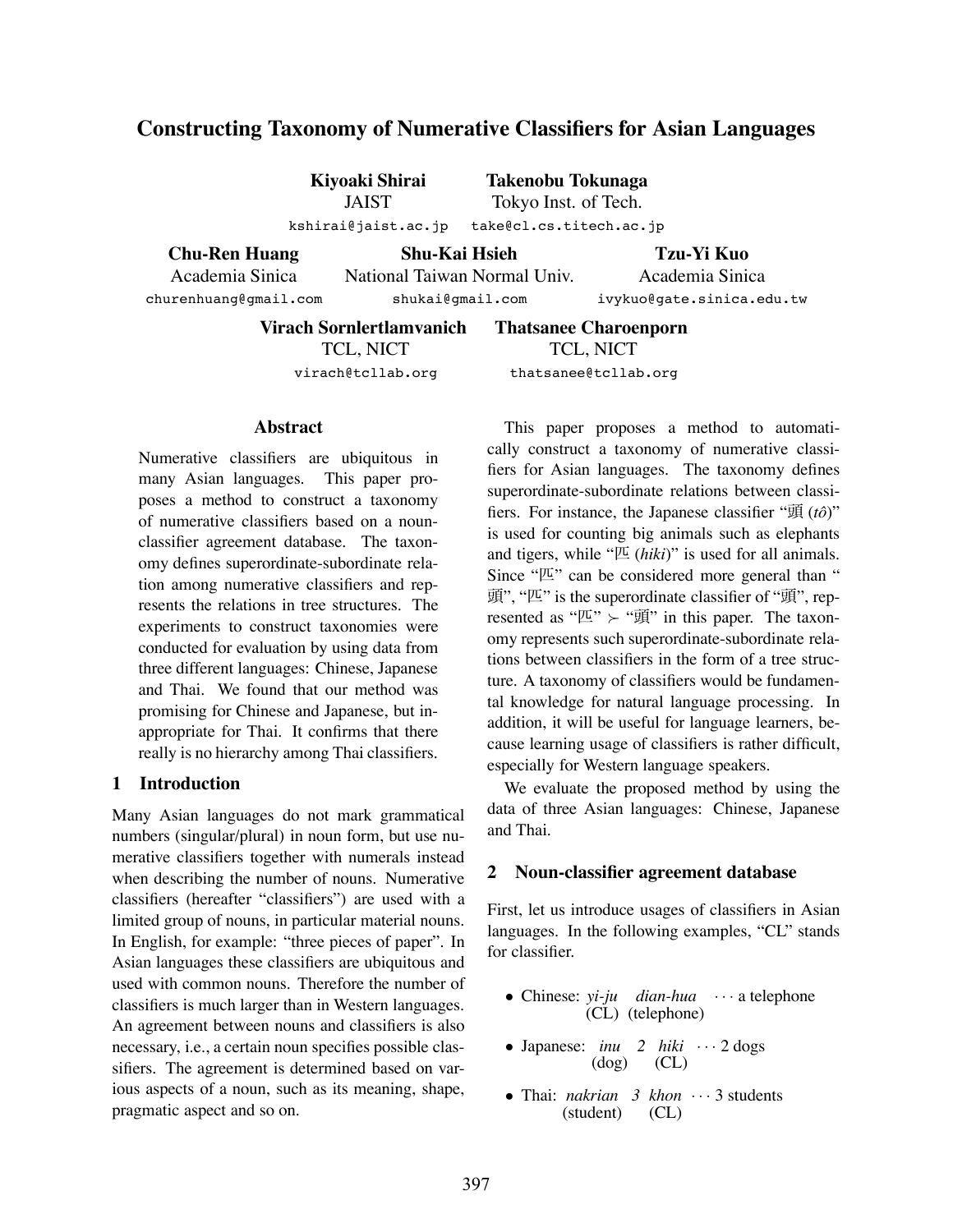As mentioned earlier, the agreement between nouns and classifiers is observed. For instance, the Japanese classifier "*hiki*" in the above example agrees with only animals. The agreement is also found in Chinese and Thai.

The proposed method to construct a classifier taxonomy is based on agreement between nouns and classifiers. First we prepare a collection of pairs  $(n, c)$  of a noun n and a classifier c which agrees with  $n$  for a language. The statistics of our Chinese, Japanese, and Thai database are summarized in Table 1.

Table 1: Noun-classifier agreement database

|                      | Chinese | Japanese | Thai  |
|----------------------|---------|----------|-------|
| No. of $(n,c)$ pairs | 28,202  | 9.582    | 9.618 |
| No. of nouns (type)  | 10.250  | 4.624    | 8.224 |
| No. of CLs (type)    | 205     | 331      | 608   |

The Japanese database was built by extracting noun-classifier pairs from a dictionary (Iida, 2004) which enumerates nouns and their corresponding classifiers. The Chinese database was derived from a dictionary (Huang et al., 1997). The Thai database consists of a mixture of two kinds of noun-classifier pairs: 8,024 nouns and their corresponding classifiers from a dictionary of a machine translation system (CICC, 1995) and 200 from a corpus. The pairs from the corpus were manually checked for their validity.

#### **3 Proposed Method**

### **3.1 Extracting superordinate-subordinate relations of classifiers**

We extracted superordinate-subordinate classifier pairs based on inclusive relations of sets of nouns agreeing with those classifiers. Suppose that  $N_k$  is a set of nouns that agrees with a classifier c*k*. If N*<sup>i</sup>* subsumes  $N_j$  ( $N_i \supset N_j$ ), we can estimate that  $c_i$ subsumes  $c_j$  ( $c_i \succ c_j$ ). For instance, in our Japanese database, the classifier "店 (*ten*)" agrees with shops such as "drug store", "kiosk" and "restaurant", and these nouns also agree with "軒 (*ken*)", since "軒" is a classifier which agrees with any kind of building. Thus, we can estimate the relation " $\mathbb{F}$ "  $\succ$  " $\mathbb{E}$ ".

Given a certain classifier  $c_j$ ,  $c_i$  satisfying the following two conditions (1) and (2) is considered as a



Figure 1: Relation of sets of nouns agreeing with classifiers

superordinate classifier of  $c_j$ .

$$
|N_i| > |N_j| \tag{1}
$$

$$
IR(c_i, c_j) \ge T_{ir} \tag{2}
$$

where IR
$$
(c_i, c_j) \stackrel{def}{=} \frac{|N_i \cap N_j|}{|N_j|}
$$

Condition (1) requires that a superordinate classifier agrees with more nouns than a subordinate classifier.  $IR(c_i, c_j)$  is an inclusion ratio representing to what extent nouns in  $N_j$  are also included in  $N_i$  (the ratio of the light gray area to the area of the small circle in Figure 1).

Condition (2) means that if  $IR(c_i, c_j)$  is greater than a certain threshold  $T_{ir}$ , we estimate a superordinate-subordinate relation between c*<sup>i</sup>* and  $c_j$ . The basic idea is that superordinate-subordinate relations are extracted when  $N_j$  is a proper subset of  $N_i$ , i.e.  $IR(c_i, c_j) = 1$ , but this is too strict. In order to extract more relations, we loosen this condition such that relations are extracted when  $IR(c_i, c_i)$ is large enough. If we set  $T_{ir}$  lower, more relations can be acquired, but they may be less reliable.

Table 2: Extraction of superordinate-subordinate relations

|                            | Chinese  | Japanese | `hai. |
|----------------------------|----------|----------|-------|
| $\Gamma_{ir}$              | 07       | ) 6      | 16    |
| No. of extracted relations | 251      | 322      | 239   |
| No. of CLs not in          | 36       | 76       | 395   |
| the extracted relations    | $(18\%)$ | (23%)    | (61%) |

Table 2 shows the results of our experiments to extract superordinate-subordinate relations of classifiers. The threshold T*ir* was determined in an *ad hoc* manner for each language. The numbers of extracted superordinate-subordinate relations are shown in the second row in the table. Manual inspection of the sampled relations revealed that many reasonable relations were extracted. The objective evaluation of these extracted relations will be discussed in 4.2.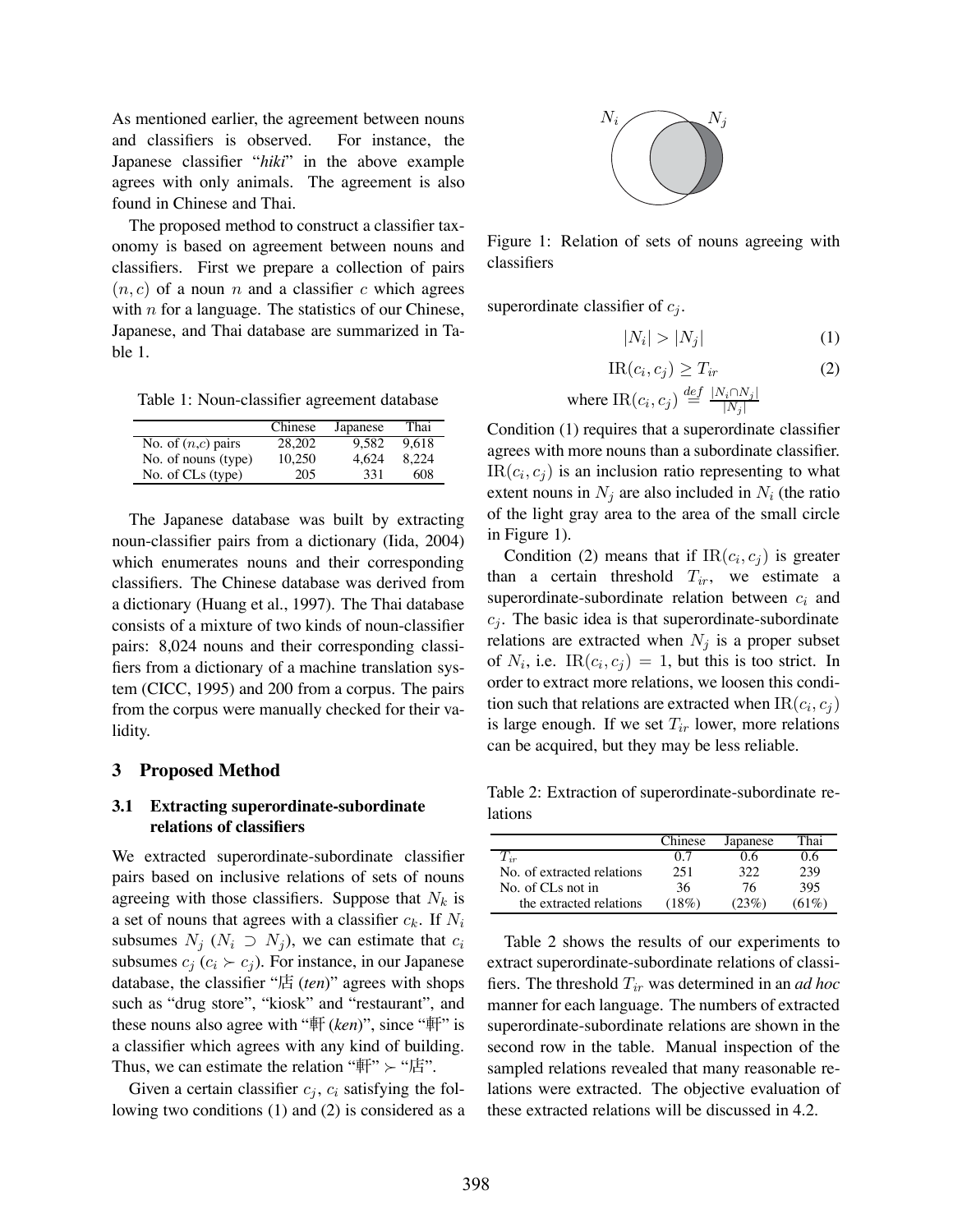The third row in Table 2 indicates the numbers of classifiers which were not included in the extracted superordinate-subordinate relations with its ratio to the total number of classifiers in the database in parentheses. We found that no relation is extracted for a large number of Thai classifiers.

#### **3.2 Constructing structure**

The structure of a taxonomy is constructed based on a set of superordinate-subordinate relations between classifiers. Currently we adopt a very naive approach to construct structures, i.e., starting from the most superordinate classifiers as roots, we extend trees downward to less general classifiers by using the extracted superordinate-subordinate relations. Note that since there is more than one classifier that does not have any superordinate classifiers, we will have a set of trees rather than a single tree.

When constructing structures, redundant relations are ignored in order to make the structures as concise as possible. A relation is considered redundant if the relation can be inferred by using other relations and transitivity of the relations. The formal definition of redundant relations is given below:

$$
c_a \succ c_b
$$
 is redundant iff  $\exists c_m : c_a \succ c_m, c_m \succ c_b$ 

Statistics of constructed structures for each language are shown in Table 3. More than 50 isolated structures (trees) were obtained for Chinese and Japanese, while more than 100 for Thai. We obtained several large structures, the largest containing 45, 85 and 23 classifiers for Chinese, Japanese and Thai, respectively. As indicated in the fifth row in Table 3, however, many structures consisting of only 2 classifiers were also constructed.

Table 3: Construction of structures

|                              | Chinese | Japanese | Thai |
|------------------------------|---------|----------|------|
| No. of structures            | 52      |          | 102  |
| No. of CLs in a structure    |         |          |      |
| Average                      | 4.9     | 6.3      | 3.3  |
| Maximum                      | 45      | 85       | 23   |
| Max. depth of structures     |         | 3        |      |
| No. of structures with 2 CLs | 18      | 24       |      |

#### **4 Discussion**

In this section, we will discuss the results of our experiments. First 4.1 discusses appropriateness of our method for the three languages. Then we evaluate our method in more detail. The evaluation of extracted superordinate-subordinate relations is described in 4.2, and the evaluation of structures in 4.3.

#### **4.1 Comparison of different languages**

According to the results of our experiments, the proposed method seems promising for Chinese and Japanese, but not for Thai. From the Thai data, no relation was obtained for about 60% of classifiers (Table 2), and many small fragmented structures were created (Table 3).

This is because of the characteristic that nouns and classifiers are strongly coupled in Thai, i.e., many classifiers agree with only one noun. In our Thai database, 252 (41.5%) classifiers agree with only one noun. This means that the overlap between two noun sets  $N_i$  and  $N_j$  can be quite small, making the inclusion ratio  $IR(c_i, c_j)$  very small. Out basic idea is that we can extract superordinate-subordinate relations between two classifiers when the overlap of their corresponding noun sets is large. However, this assumption does not hold in Thai classifiers. The above facts suggest that there seems to be no hierarchical taxonomy of classifiers in Thai.

#### **4.2 Evaluation of extracted relations**

### **4.2.1** Analysis of Nouns in  $N_j \setminus N_i$

As explained in 3.1, our method extracts a relation  $c_i \succ c_j$  even when  $N_i$  does not completely subsume  $N_i$ . We analysed nouns in the relative complement of  $N_i$  in  $N_j$  ( $N_j \setminus N_i$ ), i.e., the dark gray area in Figure 1. The relation  $c_i \succ c_j$  implies that all nouns which are countable with a subordinate classifier c*<sup>j</sup>* are also countable with its superordinate classifier c*i*, but there is no guarantee of this for nouns in  $N_j \backslash N_i$ , since we loosened the condition as in (2) by introducing a threshold.

To see to what extent nouns in  $N_j \setminus N_i$  agree with  $c_i$  as well, we manually verified the agreement of nouns in  $N_j \setminus N_i$  and  $c_i$  for all extracted relations  $c_i \succ c_j$ . The verification was done by native speakers of each language. Results of the validation are summarized in Table 4. For Japanese and Chinese, multiple judges verified the results. When judgments conflicted, we decided the final decision by a discussion of two judges for Japanese, and by majority voting for Chinese. The 4th and 5th rows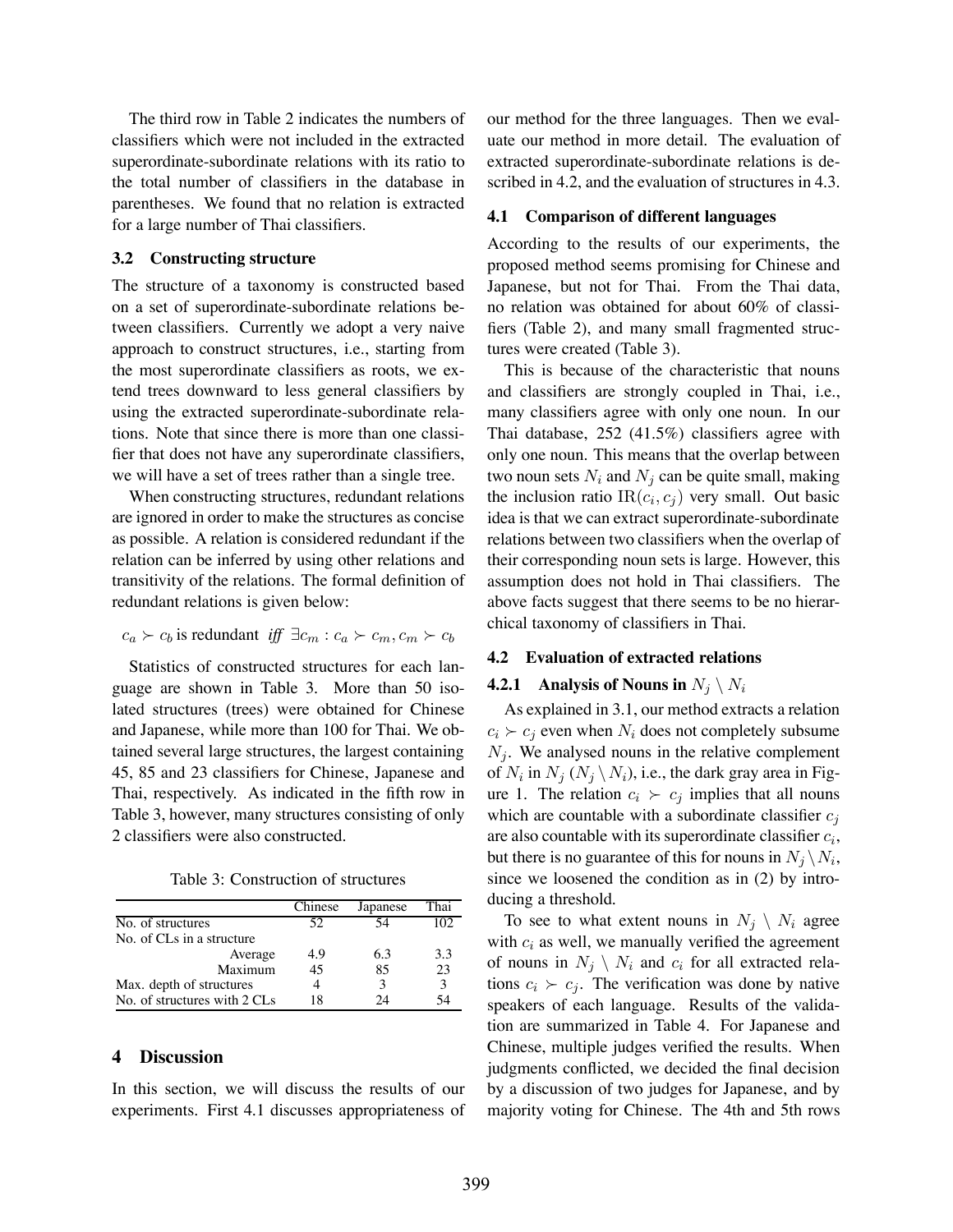in Table 4 show the agreement of judgments. The "Agreement ratio" is the ratio of cases that judgments agree. Since three judges verified nouns for Chinese, we show the average of the agreement ratios for two judges out of the three. The agreement ratio and Cohen's  $\kappa$  is relatively high for Japanese, but not for Chinese. We found many uncertain cases for Chinese nouns. For example, "位(*wei*)" is a classifier used when counting people with honorific perspective. However, judgement if " $\&$ " can modify nouns such as "political prisoner" or "local villain" is rather uncertain.

Table 4: Analysis of nouns in  $N_j \setminus N_i$ 

|                                     | Chinese       | Japanese | Thai |
|-------------------------------------|---------------|----------|------|
| No. of nouns in $N_i \setminus N_i$ | 1.650         | 579      | 43   |
| No. of nouns countable              | 1,195         | 241      | 24   |
| with $c_i$ as well                  | 72%           | 42%      | 56%  |
| No. of judges                       | $\mathcal{L}$ |          |      |
| Agreement ratio                     | 0.677         | 0.936    |      |
| Cohen's $\kappa$                    | 0.484         | 0.868    |      |

Table 4 reveals that a considerable number of nouns in  $N_j \setminus N_i$  are actually countable with  $c_i$ , meaning that our databases do not include nounclassifier agreement exhaustively.

#### **4.2.2** Reliability of relations " $\succ$ "

Based on the analysis in 4.2.1, we evaluate extracted superordinate-subordinate relations. We define the reliability R of the relation  $c_i \succ c_j$  as

$$
R(c_i \succ c_j) = \frac{|N_i \cap N_j| + |NC_{j,i}|}{|N_j|}, \quad (3)
$$

where,  $NC_{j,i}$  is a subset of  $N_j \setminus N_i$  consisting of nouns which are manually judged to agree with c*i*. We can consider that the more strictly this statement holds, the more reliable the extracted relations will be.

Figure 2 shows the relations between the threshold T*ir* and both the number of extracted relations and their reliability. The horizontal axis indicates the threshold  $T_{ir}$  in (2). The bar charts indicate the number of extracted relations, while the line graphs indicate the averages of reliability of all extracted relations. Of course, if we set  $T_{ir}$  lower, we can extract more relations at the cost of their reliability. However, even when  $T_{ir}$  is set to the lowest value, the averages of reliability are relatively high, i.e. 0.98

(Chinese), 0.91 (Japanese) and 0.99 (Thai). Thus we can conclude that the extracted superordinatesubordinate relations are reliable enough.

#### **4.3 Evaluation of structures**

As in ordinary ontologies, we will assume that properties of superordinate classifiers can be inherited to their subordinate classifiers. In other words, a classifier taxonomy suggests transitivity of agreement with nouns over superordinate-subordinate relations as

 $c_1 \succ c_2 \land c_2 \succ c_3 \Rightarrow c_1 \succ c_3.$ 

In order to evaluate the structures of our taxonomy, we verify the validity of transitivity.

First, we extracted all pairs of classifiers having an ancestor-descendant relation from our classifier taxonomy. Hereafter we denote ancestor-descendant pairs of classifiers as  $(c_a, c_d)$ , where  $c_a$  is an ancestor and  $c_d$  an descendant. The path from  $c_a$  to  $c_d$  on the taxonomy can be represented as

$$
c_0(=c_a) \succ c_1 \succ \dots \succ c_n(=c_d). \tag{4}
$$

We denote a superordinate-subordinate relation derived by transitivity as  $\stackrel{*}{\succ}$ , such as  $c_0 \stackrel{*}{\succ} c_n$ . Among all ancestor-descendant relations, we extracted ones with a path length of more than one, or  $n > 1$ in (4). Then we compare  $R(c_a \stackrel{*}{\succ} c_d)$ , the reliability of a relation derived by transitivity, with  $R(c_i \succ c_{i+1})$   $(0 \leq i < n)$ , the reliability of direct relations in the path from  $c_a$  to  $c_d$ . If these are comparable, we can conclude that transitivity in the taxonomy is valid.

Table 5 shows the results of the analysis of transitivity. As indicated in the column "all" in Table 5, 78 and 86 ancestor-descendant pairs  $(c_a, c_d)$  were extracted from the Chinese and Japanese classifier taxonomy, respectively. In contrast, only 6 pairs were extracted from the Thai taxonomy, since each structure of the Thai taxonomy is rather small as we already discussed with Table 3. Thus we have omitted further analysis of Thai. The extracted ancestordescendant pairs of classifiers are then classified into three cases,  $(A)$ ,  $(B)$  and  $(C)$ . Their numbers are shown in the last three rows in Table 5, where min*<sup>i</sup>* and max*<sup>i</sup>* denote the minimum and maximum of reliability among all direct relations  $R(c_i \succ c_{i+1})$  in the path from  $c_a$  to  $c_d$ .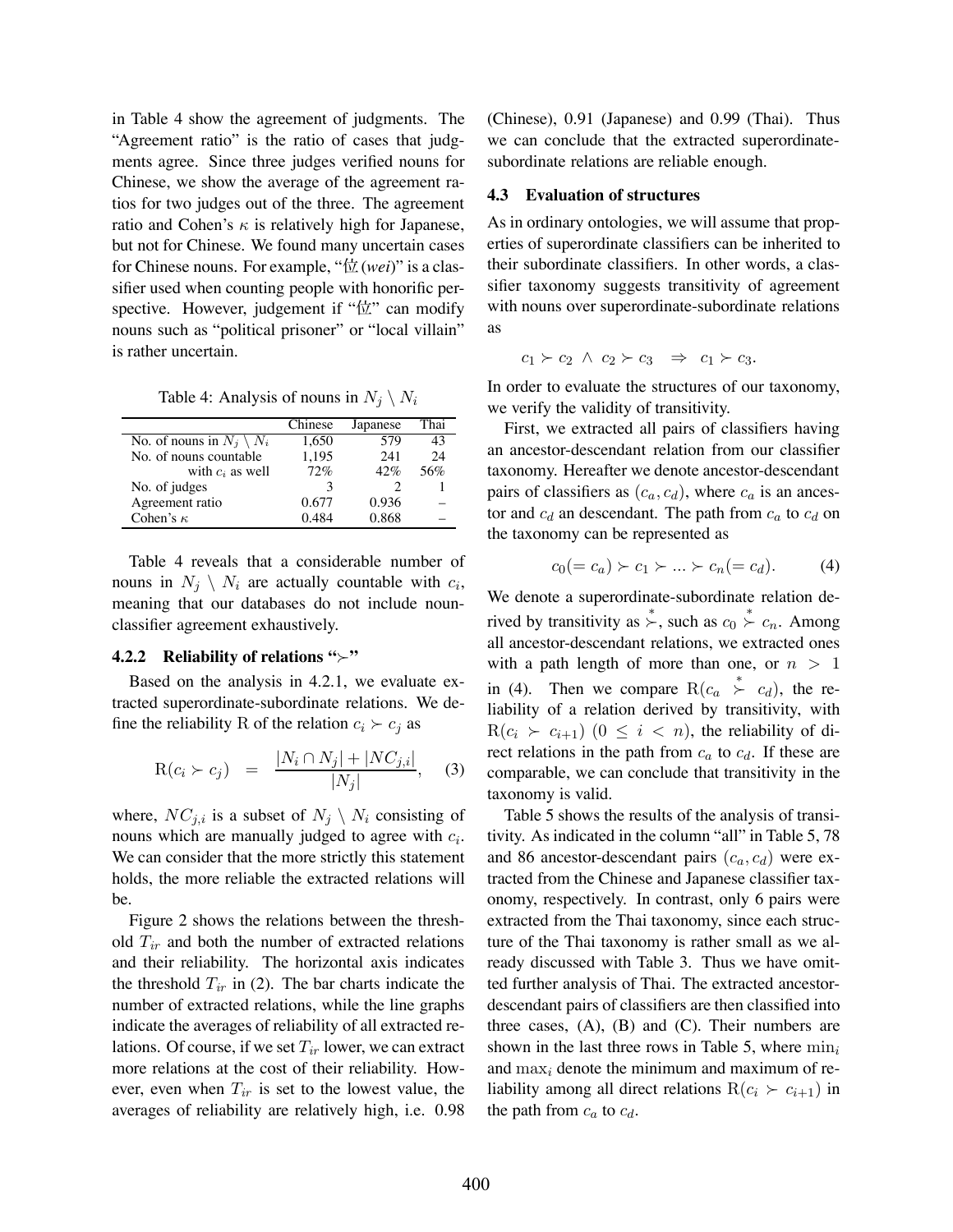

Figure 2: Reliability of extracted superordinate-subordinate relations

|                                                  | Chinese    |          | Japanese   |            |            |          |
|--------------------------------------------------|------------|----------|------------|------------|------------|----------|
|                                                  | all        | direct   | indirect   | all        | direct     | indirect |
| $\overline{\text{No}}$ . of $(c_a, c_d)$         | 78         | 58       | 20         | 86         | 55         | 31       |
| Average of R $(c_a \succ c_d)$                   | 0.88       | 0.98     | 0.61       | 0.77       | 0.93       | 0.48     |
| (A) min <sub>i</sub> > R( $c_a$ $\succ$ $c_d$ )  | 16(21%)    | 4 $(7%)$ | $12(60\%)$ | 24(28%)    | 3(5%)      | 21(68%)  |
| (B) $\min_i \leq R(c_a \succ c_d) < \max_i$      | $39(50\%)$ | 34(59%)  | 5(25%)     | 27(31%)    | $24(44\%)$ | 3(9%)    |
| (C) max <sub>i</sub> $\leq$ R( $c_a \succ c_d$ ) | 23(29%)    | 20(34%)  | 3(15%)     | $35(41\%)$ | $28(51\%)$ | 7(23%)   |

Table 5: Verification of transitivity

In case (A), reliability of a relation derived by transitivity,  $R(c_a \overset{*}{\succ} c_d)$ , is less than that of any direct relations,  $R(c_i \succ c_{i+1})$ . In case (B), reliability of a transitive relation is comparable with that of direct relations, i.e.  $R(c_a \overset{*}{\succ} c_d)$  is greater or equal to  $min_i$  and less than  $max_i$ . In case (C), the transitive relation is more reliable than direct relations.

The average of the reliability of  $c_a \overset{*}{\succ} c_d$  is relatively high, 0.88 for Chinese and 0.77 for Japanese. We also found that more than 70% of derived relations (case  $(B)$  and case  $(C)$ ) are comparable to or greater than direct relations. The above facts indicate transitivity on our structural taxonomy is valid to some degree.

From a different point of view, we divided pairs of (c*a*, c*d*) into two other cases, "direct" and "indirect" as shown in the columns of Table 5. The "direct" case includes the relations which are also extracted by our method. Note that such relations are discarded as redundant ones. On the other hand, the "indirect" case includes the relations which can not be extracted from the database but only inferred by using transitivity on the taxonomy. That is, they are truly new relations. In order to calculate reliability of "indirect" cases, we performed additional manual validation of nouns in  $N_d \backslash N_a$ .

However, the average of  $R(c_a \stackrel{*}{\succ} c_d)$  in "indirect" cases is not so high for both Chinese and Japanese, as a large amount of pairs are classified into case (A). Thus it is not effective to infer new superordinate-subordinate relations by transitivity. Since we currently only adopted a very naive method to construct a classifier taxonomy, more sophisticated methods should be explored in order to prevent inferring irrelevant relations.

#### **5 Related Work**

Bond (2000) proposed a method to choose an appropriate classifier for a noun by referring its semantic class. This method is implemented in a sentence generation module of a machine translation system. Similar attempts to generate both Japanese and Korean classifiers were also reported (Paik and Bond, 2001). Bender and Siegel (2004) implemented a HPSG that handles several intricate structures including Japanese classifiers. Matsumoto (1993) reported his close analysis of Japanese classifiers based on prototype semantics. Sornlertlamvanich (1994) presented an algorithm for selecting an adequate classifier for a noun by using a corpus. Their research can be regarded as a method to construct a noun-classifier agreement database au